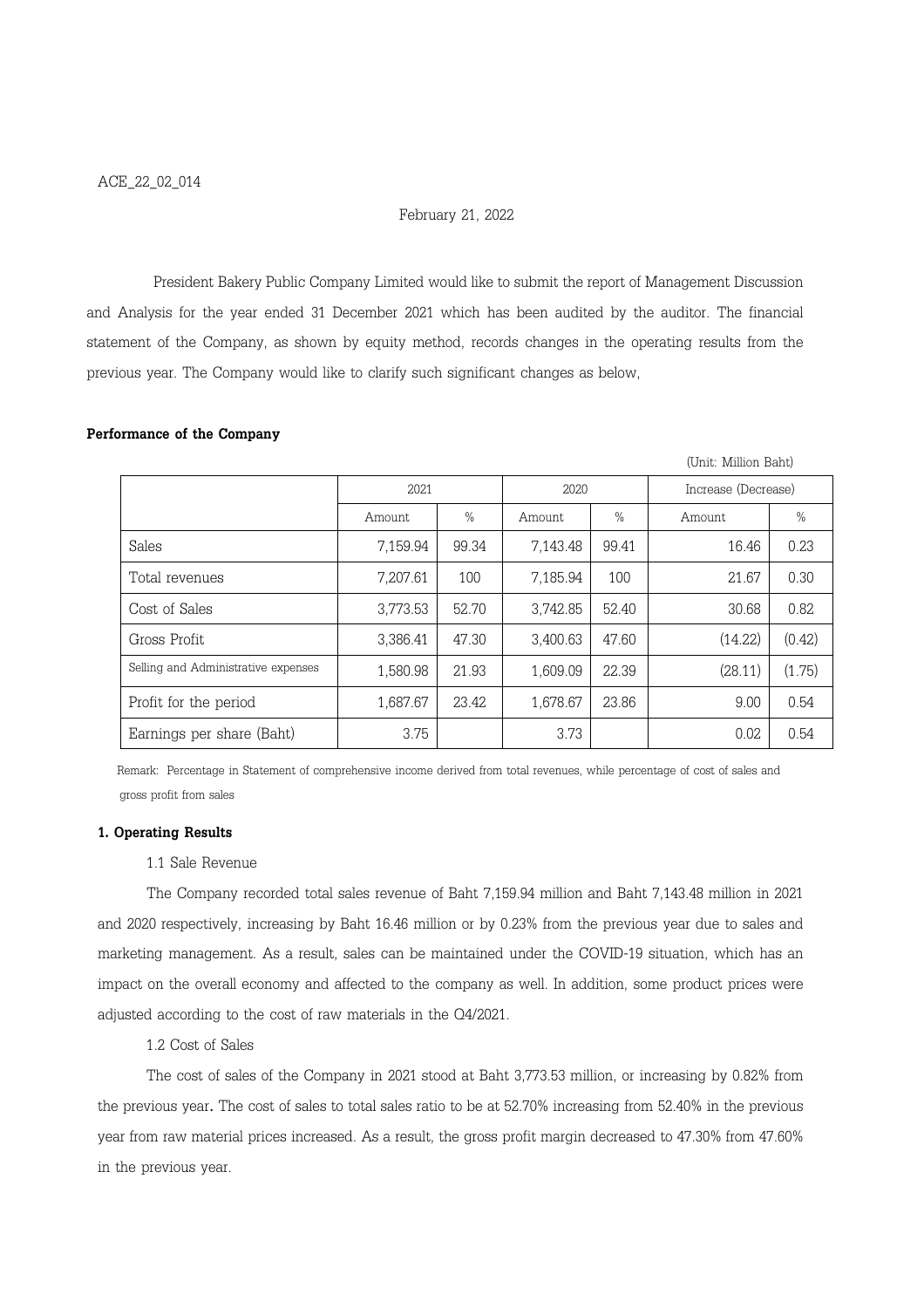1.3 Selling and Administrative Expenses

The selling and administrative expenses in 2021 amounted to Baht 1,580.98 million, accounting for 21.93% of total income, decreasing by 28.11% from the previous year, mostly due to cut off the vehicle depreciation and reduced employee expenses because the number of employees decreased from the previous year

1.4 Profit for the year

 The Company recorded the net profit of Baht 1,687.67 million, or increasing by 0.54% from the previous year. The Company maintained the net profit ratio at 23.42% of total income. Moreover, the Company has recognized the share of profit from investment in joint venture for the year ended 31 December 2021 in the amount of Baht 3.25 million.

#### Financial Position of the Company

| (Unit: million Baht)  |                   |               |                   |               |                     |      |  |  |  |  |
|-----------------------|-------------------|---------------|-------------------|---------------|---------------------|------|--|--|--|--|
|                       | December 31, 2021 |               | December 31, 2020 |               | Increase (Decrease) |      |  |  |  |  |
|                       | Amount.           | $\frac{0}{0}$ | Amount            | $\frac{0}{0}$ | Amount              | $\%$ |  |  |  |  |
| Total Assets          | 11,234.20         | 100           | 10,298.89         | 100           | 935.31              | 9.08 |  |  |  |  |
| Total Liabilities     | 1,093.73          | 9.74          | 1,049.02          | 10.19         | 44.71               | 4.26 |  |  |  |  |
| Shareholders' Equity  | 10,140.47         | 90.26         | 9,249.87          | 89.81         | 890.60              | 9.63 |  |  |  |  |
| Total Liabilities and | 11,234.20         | 100           | 10,298.89         | 100           | 935.31              | 9.08 |  |  |  |  |
| Shareholders' Equity  |                   |               |                   |               |                     |      |  |  |  |  |

2. Financial Position

## 2.1 Assets

The total assets of the Company as of December 31, 2021 amounted to Baht 11,234.20 million, increasing by Baht 935.31 million from December 31, 2020. Main asset of the Company comprised of current assets by 50.54% of total assets. The increase in current assets resulted from increased investments in private funds and non-current assets by 49.46% of total assets, due to payment amounted of Baht 165 million for common shares of Saha Capital Tower Co., Ltd.,

 The trade and other receivables of the Company accounted to Baht 871.30 million, accounting for 7.76% of total assets, increasing by 16.63% from December 31, 2020. According to the increase in sales at the end of 2021 compared to the previous year.